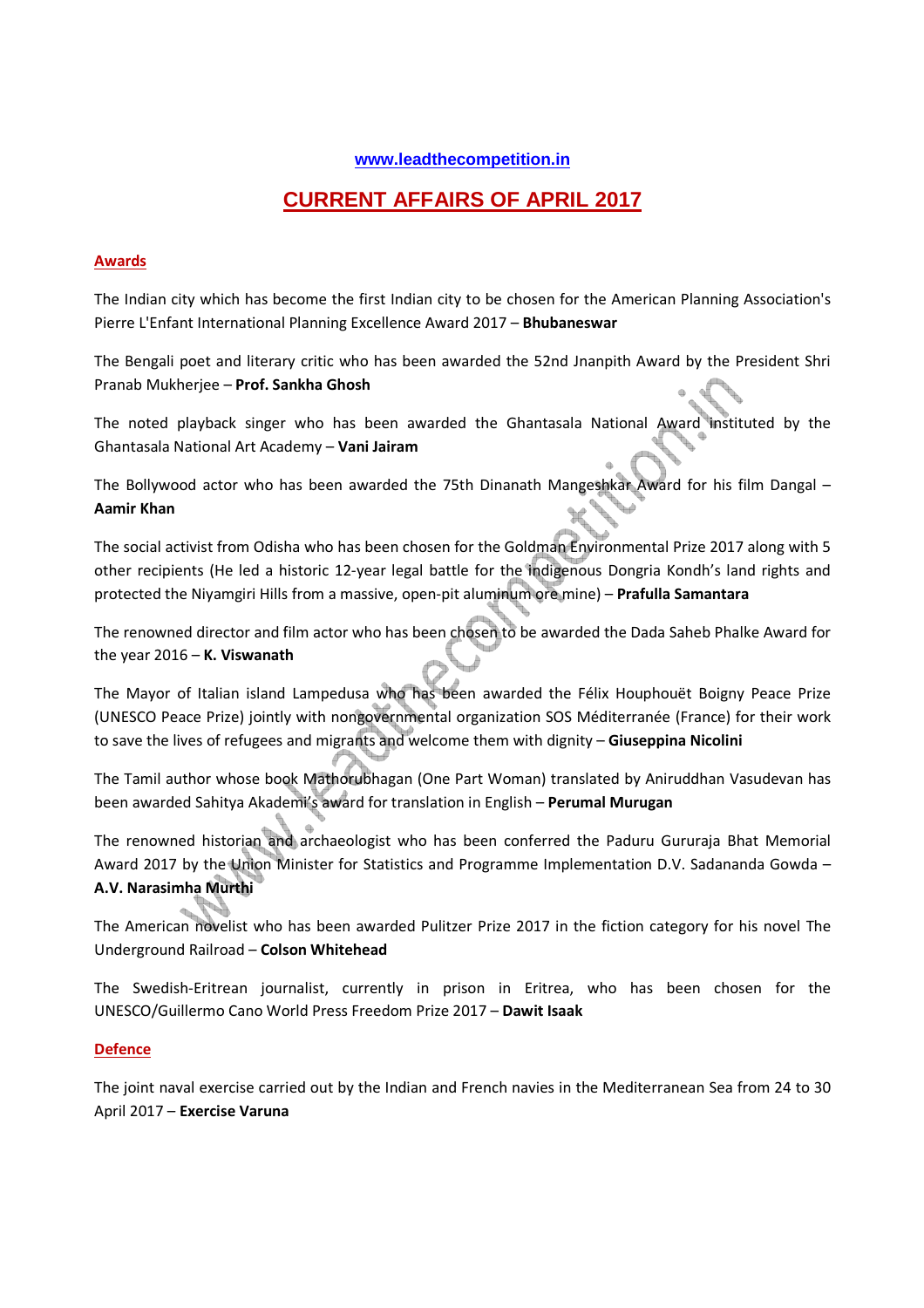The web portal and mobile app inaugurated by Shri Rajnath Singh on the occasion of Valour Day of Central Reserve Police Force (CRPF) with an objective to enable willing donors to contribute towards the family of a braveheart who sacrificed his/her life in line of duty is named – **Bharat ke Veer (bharathkeveer.gov.in)**

The twelfth edition of Indo-Mongolian Joint Military Exercise conducted at Vairengte in Manipur from 05 April 2017 to 18 April 2017 – **Nomadic Elephant**

## **Sports**

The slogan of the World Masters Games held in Auckland from April 21 to April 30, 2017 – **For the love of sport**

The 101-year old woman from Chandigarh who has won the 100 metres at the World Masters Games 2017 held in Auckland, New Zealand – **Man Kaur**

The Bangalore based athlete who has become the first visually impaired Indian athlete to complete the Boston marathon – **Sagar Baheti**

The Indian badminton player who has won the Singapore Open Super Series 2017 men's singles title defeating Kidambi Srikanth in the finals – **B Sai Praneeth**

The Australian cricketer who has been named Wisden's Leading Woman Cricketer in the World for 2016 – **Ellyse Perry**

The Indian cricketer who has been named Wisden's Leading Cricketer in the World for 2016 (becoming the third Indian to be so named after Virender Sehwag and Sachin Tendulkar) – **Virat Kohli** 

The Pakistani cricketer and captain of its test team who has announced his decision to retire from international cricket after the current tour of West Indies which concludes in May 2017 – **Misbah-ul-Haq**

The badminton player from Denmark who has won the India Open Super Series badminton tournament 2017 men's single title defeating Chou Tien-chen of Chinese Taipei in the finals – **Viktor Axelsen**

The Indian badminton player who has won the India Open Super Series badminton tournament 2017 women's singles title defeating Carolina Marin of Spain in the finals – **P.V. Sindhu**

## **Places**

The Central American nation which has become the first country in the world to ban mining of metals – **El Salvador**

The place in New Zealand from where NASA has launched its football-stadium-sized, heavy-lift super pressure balloon (SPB) on a mission designed to run 100 or more days floating at 110,000 feet (33.5 km) about the globe in the southern hemisphere's mid-latitude band – **Wanaka**

The new name of Ballabhgarh in Faridabad, Haryana as announced by the Chief Minister Manohar Lal Khattar – **Balramgarh**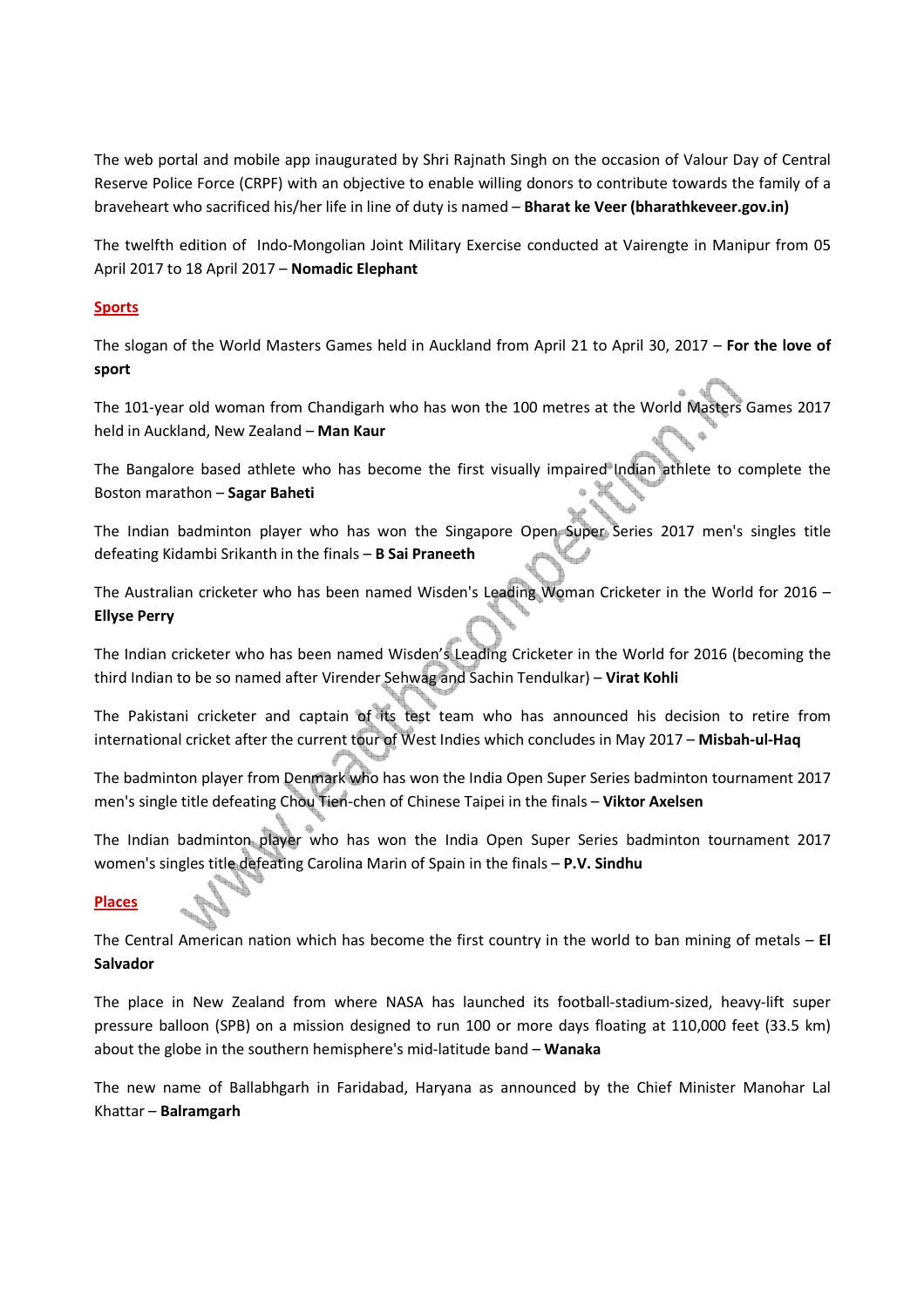The city from which the Prime Minister Shri Narendra Modi has launched Regional Connectivity Scheme named UDAN. (flights have also started from Nanded and Kadapa Airports.) – **Shimla**

The place in Madhya Pradesh where a massive explosion in a kerosene fair price shop killed 13 people and injured several others – **Chhindwara**

The State which has launched Operation Durga, a campaign to protect the safety of women – **Haryana**

The African nation which has declared a three-month emergency after attacks on churches resulted in the death of several people – **Egypt**

The States which have declared imposing prohibition of liquor in a phased manner recently – **Madhya Pradesh and Chhattisgarh**

The venue of 3-day National Children's Film Festival held from April 07 to April 09 – **Visakhapatnam**

The Russian city in which a terrorist strike at a metro station left 11 people and several others injured – **St. Petersburg**

The country which has become the seventh member of South Asia Sub-regional Economic Cooperation (SASEC) Program (Headquarters: Manila, Philippines) – **Myanmar**

The country which has recognised cryptocurrency Bitcoin as legal payment method with effect from 01 April 2017 – **Japan**

## **Persons**

The Indian contestant who has been crowned Miss Teen Universe 2017 at a beauty pageant held in Nicaragua – **Shristi Kaur**

The Academy Award winning director of the movie The Silence of the Lambs who passed away on 26 April 2017 – **Jonathan Demme**

Italian super-centenarian and world's oldest living person who passed away on 15 April at the age of 117 years 137 days – **Emma Morano**

The Nobel Peace Prize winner from Pakistan who has been chosen to be the youngest UN Messenger of Peace – **Malala Yousafzai** 

The Hindustani vocalist of Jaipur Gharana, Padma Vibhusan (2002), Sangeet Natak Akademi Award (1985), who passed away on 03 April 2017 – **Kishori Amonkar**

## **Themes**

The theme of World Immunization Week observed by World Health Organisation from 24 to 30 April 2017 – **Vaccines Work**

The theme of Civil Service Day, 2017 held on 21 April 2017 – **Making New India**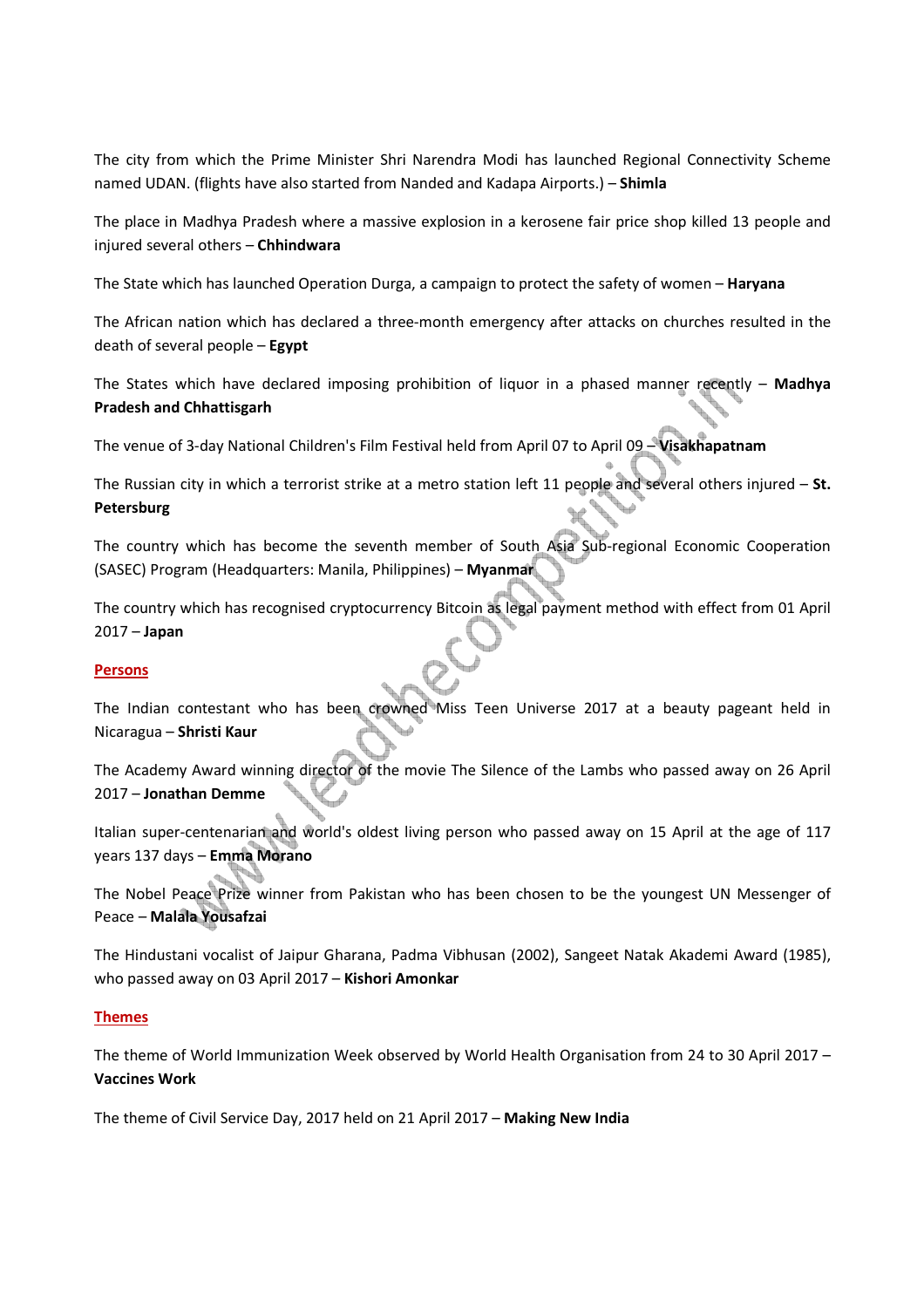## **Railways**

The route on which the Railway Minister Shri Suresh Prabhu has launched Vistadome coaches with glass ceiling, rotating seats, LED lighting and a GPS-based passenger information system (built by Integral Coach Factory, Chennai) – **Visakhapatnam to Araku**

## **Miscellaneous**

The new name of domestic airport at Agra in Uttar Pradesh – **Pt. Deen Dayal Upadhyay Airport**

The new name of domestic airport at Gorakhpur in Uttar Pradesh – **Mahayogi Gorakhnath Airport**

The Indian Institute of Technology which has decided to introduce Vaastu Shastra to its first and second-year undergraduate architecture students – **IIT, Kharagpur**

The Indian dhow (a type of sailing vessel) which was hijacked by Somali pirates on 01 April and later released along with its crew was named – **Al-Kausar**

The first ever micro-drama festival held in India organised by theatre group Vriksh in New Delhi was named – **Thespis**

The web portal launched by Survey of India to enable free download of maps in pdf format in 1 : 50,000 scale – **nakshe (soinakshe.uk.gov.in)**

The exhibition inaugurated by the Prime Minister Shri Narendra Modi to mark 100 years of Mahatma Gandhi's first experiment of Satyagraha in Champaran is named – **Swachhagraha-Bapu Ko Karyanjali- Ek Abhiyan, Ek Pradarshani** 

The scheme set up in 2012 by the Central Govt to address the social security-related issues of the Emigration Check Required (ECR)-category which has been closed by the Union Cabinet – **Mahatma Gandhi Pravasi Suraksha Yojana**

# **64th National Film Awards**

| #                | <b>Name of the Award</b>                   | Name of the Film     | <b>Awardees</b>           |
|------------------|--------------------------------------------|----------------------|---------------------------|
| 1.               | Best Feature Film                          | Kaasav (Marathi)     | Producer: Sumittra Bhave, |
|                  |                                            |                      | Sunil Sukthankar          |
|                  |                                            |                      | Director: Sumittra Bhave, |
|                  |                                            |                      | Sunil Sukthankar & Mohan  |
|                  |                                            |                      | Aghase                    |
| 2.               | Indira Gandhi Award for Best Debut Film of | Alifa (Bengali)      | Producer: Amaan Ahmed     |
|                  | a Director                                 |                      | Director: Deep Choudhury  |
| 3.               | Best Popular Film                          | Sathamanam Bhavathi  | Producer: V. Venkata      |
|                  |                                            | (Telugu)             | Ramana Reddy              |
|                  |                                            |                      | Director: Satish Vagesna  |
| $\overline{4}$ . | Nargis Dutt Award for Best Feature Film on | Dikchow Banat Palaax | Producer: Canvascope      |
|                  | National Integration                       | (Assamese)           | Director: Sanjib Sabha    |
|                  |                                            |                      | Pandit                    |
| 5.               | Best Film on Social Issues                 | Pink (Hindi)         | Producer: Rashmi Sharma   |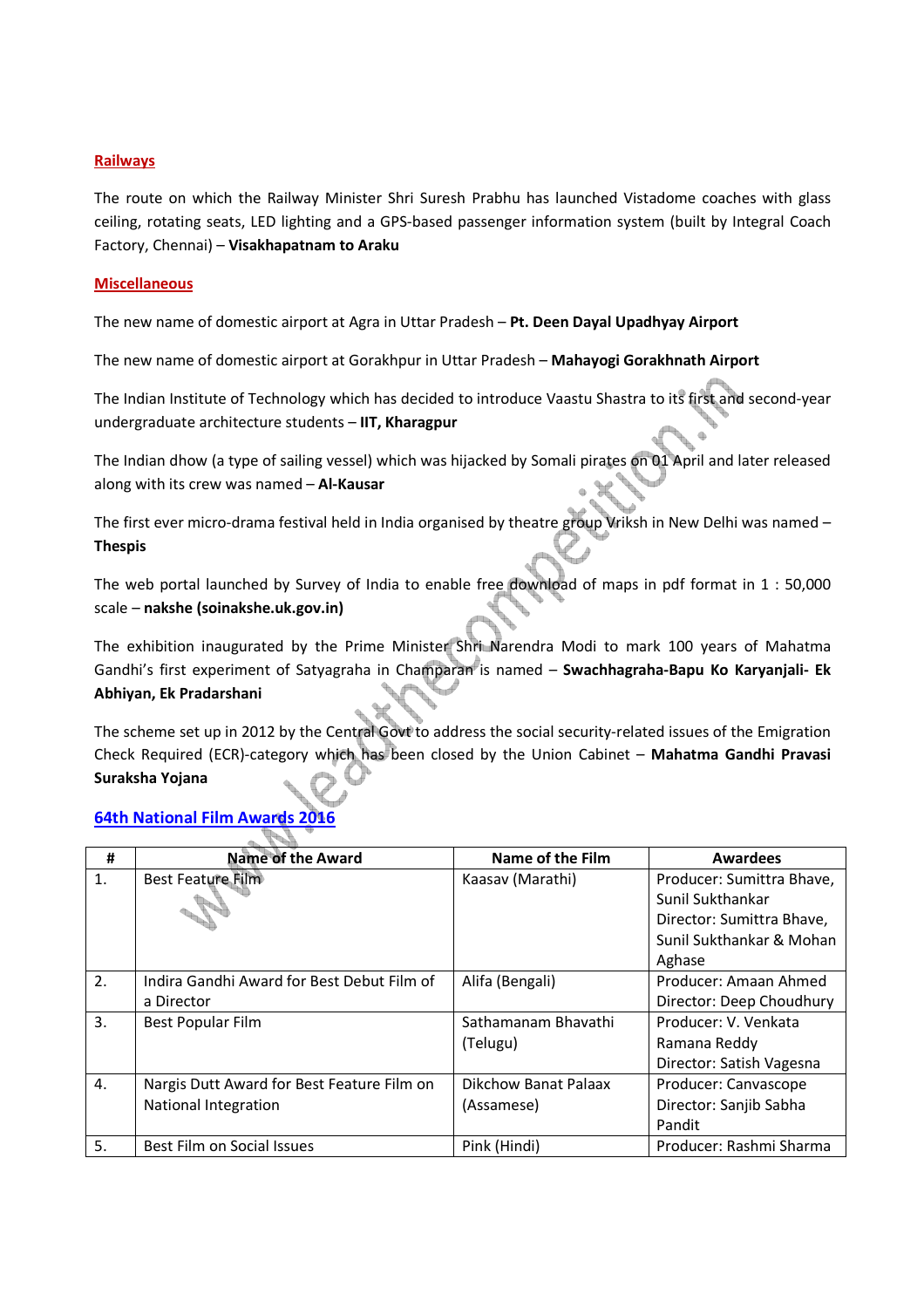|     |                                |                          | Films                     |
|-----|--------------------------------|--------------------------|---------------------------|
|     |                                |                          | Director: Aniruddha Roy   |
|     |                                |                          | Chowdhury                 |
| 6.  | Best Film on Environment       | Loktak Lairembee         | Director & Producer:      |
|     | Conservation/Preservation      | (Manipuri)               | Haoban Paban Kumar        |
| 7.  | <b>Best Children's Film</b>    | Dhanak (Hindi)           | Producer: Dhrishyam       |
|     |                                |                          | FilmsDirector: Nagesh     |
|     |                                |                          | Kukunoor                  |
| 8.  | <b>Best Animation Film</b>     | Mahayodha Rama (Hindi)   | Producer: Contiloe        |
|     |                                |                          | Pictures Pvt Ltd          |
|     |                                |                          | Director: Rohit Vaid      |
| 9.  | <b>Best Direction</b>          | Ventilator (Marathi)     | Director: Rajesh Mapuskar |
| 10. | <b>Best Actor</b>              | Rustom (Hindi)           | <b>Akshay Kumar</b>       |
| 11. | <b>Best Actress</b>            | Minnaminungu-The         | Surabhi C.M.              |
|     |                                | Firefly                  |                           |
| 12. | <b>Best Supporting Actor</b>   | Dashakriya (Marathi)     | Manoj Joshi               |
| 13. | <b>Best Supporting Actress</b> | Dangal (Hindi)           | Zaira Wasim               |
| 14. | <b>Best Child Artist</b>       | (a) Kunju Daivam         | (a) Adish Praveen         |
|     |                                | (Malayalam)              | (b) Nur Islam & Samiul    |
|     |                                | (b) Sahej Pathar Gappo   | Alam                      |
|     |                                | (Bengali)                | (c) Manohar K.            |
|     |                                | (c) Railway Children     |                           |
|     |                                | (Kannada)                |                           |
| 15. | Best Male Playback Singer      | Film : Joker (Tamil);    | Sundharayyar              |
|     |                                | Song: Jasmine E          |                           |
| 16. | Best Female Playback Singer    | Film: Praktan (Bengali); | Iman Chakraborty          |
|     |                                | Song: Tumi Jake Bhalo    |                           |
|     |                                | Basho                    |                           |
| 17. | Best Book on Cinema            | Lata: Sur Gatha          | Author: Yatindra Mishra   |
| 18. | Most Film Friendly State       | <b>Uttar Pradesh</b>     |                           |
|     |                                |                          |                           |

This is only a selective list of awards. For complete awards please visit Govt of India website http://www.dff.nic.in/writereaddata/NFA64PressNote2016.pdf

# **Important Days of April**

| World Autism Awareness Day: 02 April 2017             | International Mine Awareness Day: 04 April |
|-------------------------------------------------------|--------------------------------------------|
| Designated by: UN General Assembly                    | 2017                                       |
| First Observed in: 2008                               | Designated by: United Nations General      |
|                                                       | Assembly                                   |
|                                                       | Theme: Needs Driven. People Centred        |
|                                                       | First Observed in: 2006                    |
| <b>International Day of Sport for Development and</b> | World Health Day: 07 April 2017            |
| Peace: 06 April 2017                                  | Designated by: World Health Organisation   |
| Designated by: United Nations General Assembly        | Theme: Depression: Let's Talk              |
| First Observed in: 2014                               | First Observed in: 1950                    |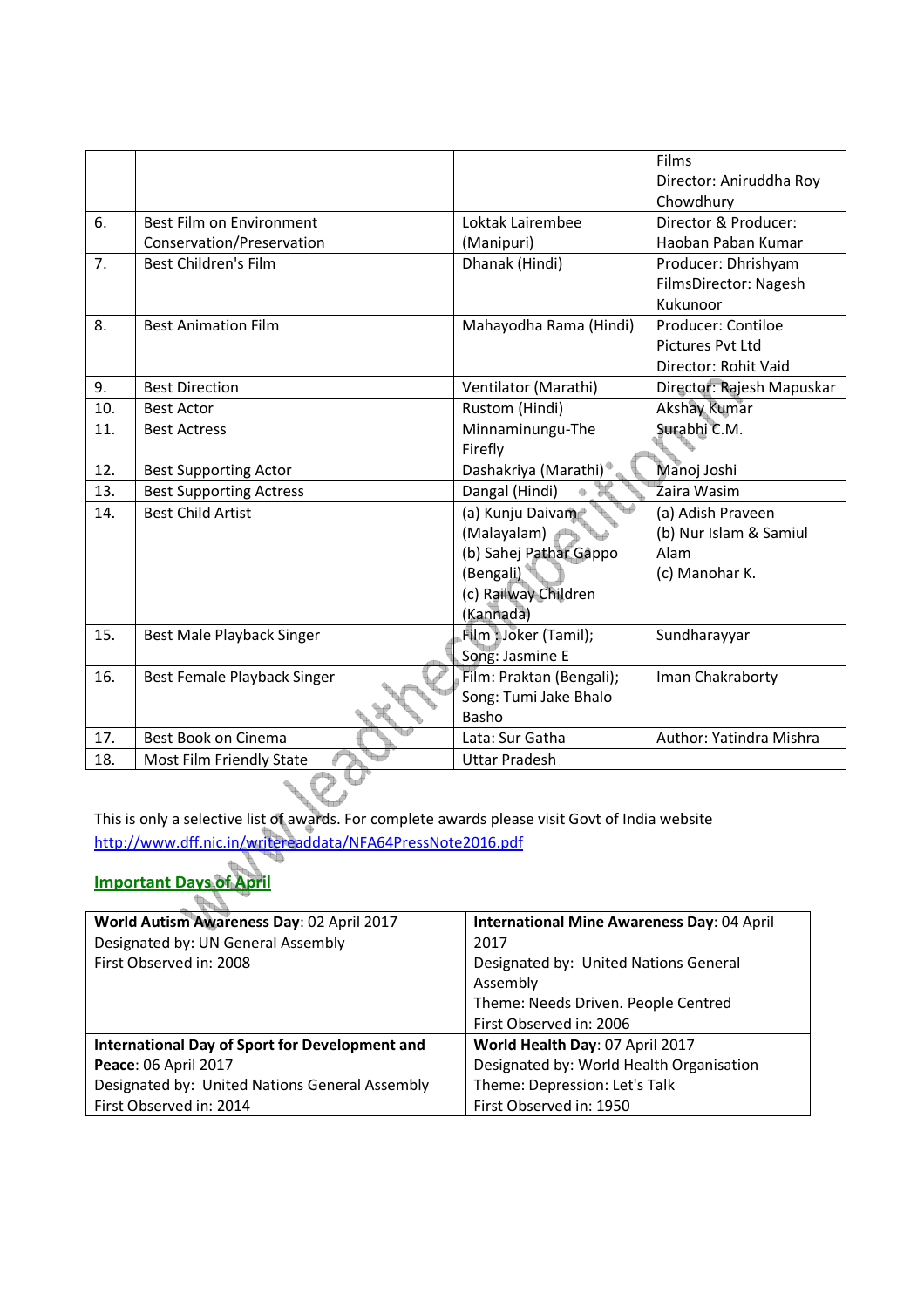| International Day of Human Space Flight: 12 April       | World Haemophilia Day: 17 April 2017           |  |  |  |
|---------------------------------------------------------|------------------------------------------------|--|--|--|
| 2017                                                    | Designated by: World Federation of             |  |  |  |
| Designated by: UN General Assembly                      | Haemophilia                                    |  |  |  |
| First Observed in: 2011                                 | Theme: Hear their voices                       |  |  |  |
|                                                         | First Observed in: 1989                        |  |  |  |
| <b>International Day for Monuments and Sites (World</b> | International Mother Earth Day: 22 April 2017  |  |  |  |
| Heritage Day): 18 April 2017                            | Designated by: UN General Assembly             |  |  |  |
| Designated by: UNESCO                                   | Theme: Environmental & Climate Literacy        |  |  |  |
| Theme: Cultural Heritage & Sustainable Tourism          | First Observed in: 2010                        |  |  |  |
| First Observed in: 1983                                 | Note: Earth Day was first observed in 1970 in  |  |  |  |
|                                                         | the United States and it went global in 1990.  |  |  |  |
|                                                         | The same day was adopted by the UN in 2009 as  |  |  |  |
|                                                         | the International Mother Earth Day             |  |  |  |
| UN English Language Day: 23 April 2017                  | World Malaria Day: 25 April 2017               |  |  |  |
| Designated by: UN Dept of Public Information            | Designated by: World Health Organisation       |  |  |  |
| First Observed in: 2010                                 | First Observed in: 2007                        |  |  |  |
| Significance: Birthday of William Shakespeare           | Theme: Malaria Prevention: Let's close the gap |  |  |  |
| World Day for Safety and Health: 28 April 2017          |                                                |  |  |  |
| Designated by: International Labour Organisation        |                                                |  |  |  |
| First Observed in: 2003                                 |                                                |  |  |  |
| Theme: Optimize the collection and use of OSH           |                                                |  |  |  |
| (Occupational Safety and Health) data                   |                                                |  |  |  |
|                                                         |                                                |  |  |  |
|                                                         |                                                |  |  |  |
| <b>Books in News</b>                                    |                                                |  |  |  |
|                                                         |                                                |  |  |  |
| Candhi in Champaran - DC Tondulkar                      |                                                |  |  |  |

## **Books in News**

Gandhi in Champaran - DG Tendulkar

The Underground Railroad - Colson Whitehead

The Flaming Tresses of Draupadi - Veerappa Moily

## **Abbreviations in News**

SAUNI: Saurashtra Narmada Avtaran Irrigation

# **Confederation of Indian Industry Awards**

CII President's Lifetime Achievement Award: **Rahul Bajaj**

CII Foundation Woman Exemplar Award for Education and Literacy: **Jayamma Bandari**

- CII Foundation Woman Exemplar Award for Health: **Monika Majumdar**
- CII Foundation Woman Exemplar Award for Micro Enterprise: **Kamal Kumbhar**

## **Maharashtra Government Film Awards 2017**

Raj Kapoor Lifetime Achievement Award: **Saira Banu**